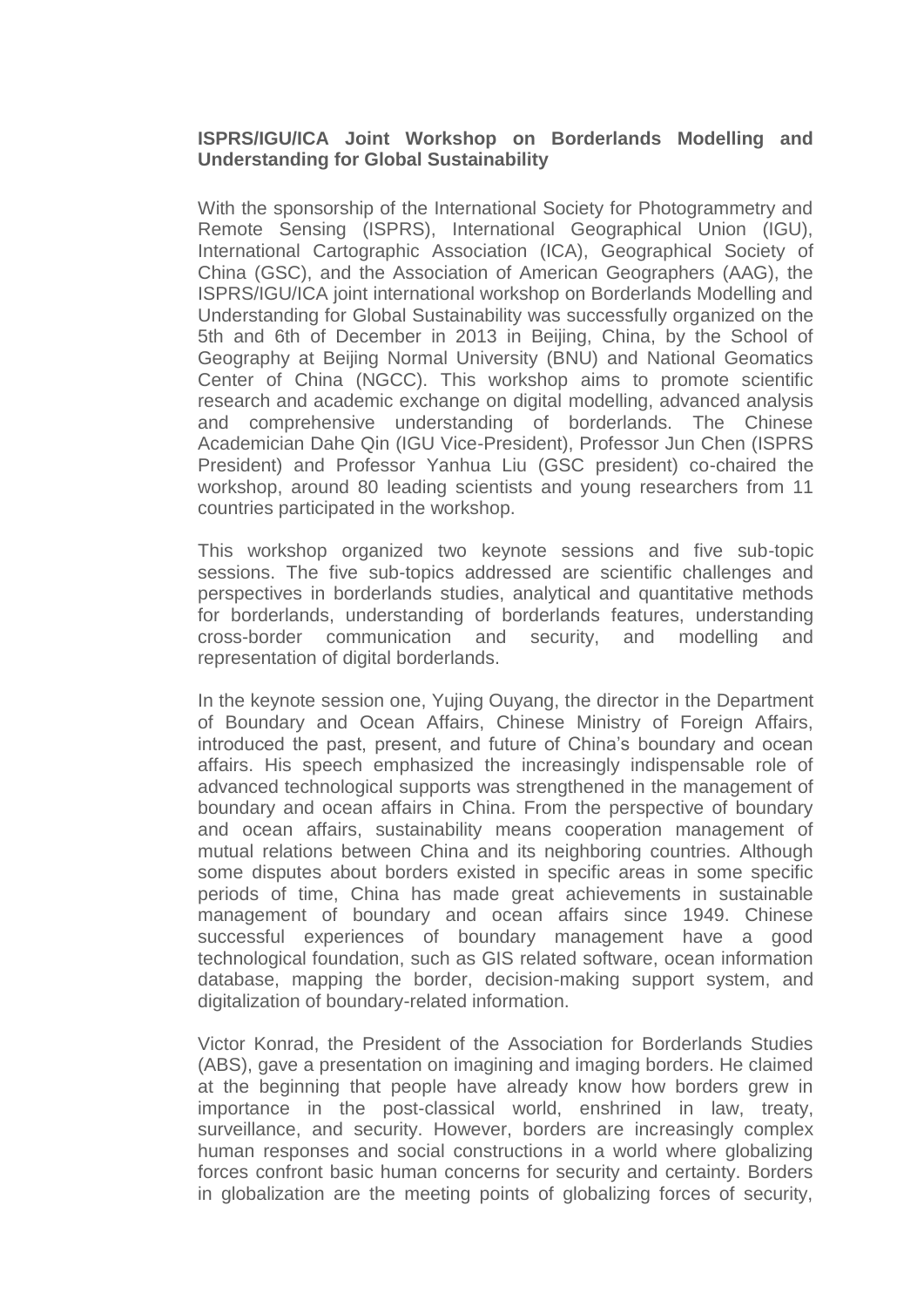trade and migration flows with emerging technologies, self determination and regionalization around the world. With a purpose to provide a framework for border studies, Professor Konrad continued to point out there are some important issues in six organizing principles that have not been known well yet, and further show how these organizing principles underlie the basic themes of border governance, flows, culture, history, security and sustainability. Finally, he gave two examples to illustrate potential imaging projects.

Paul Cheng, former Director, United Nations Statistics Division, is now a professor at National University of Singapore. In his view, the borderland was an interesting region for closer analysis in support of sustainable development and cross-border disaster mitigation. According to his introduction, we got to know that United Nations has established mechanisms for boundary determination and geographic names; however, UN Statistics Division has not systematically addressed any data issues related to Borderlands, excepted in disputed territories. Both the case of Jerusalem and the case of Singapore and Johor Bahru in his speech show the importance and necessity of establishment of Location Information Framework for Borderlands. However, there still exist these issues worth carefully thinking as follows, such as usage of information (how and for what purpose can the information be used?), institutional arrangement (who should be responsible?), source of information ( direct or indirect?), spatial units (administrative or logical), and indicators (what types of indicators should be chosen for various domains?).

Stanley David Brunn, a professor at University of Kentucky, US, gave a broad vision of boundary in his speech. In his view, all the boundary crossing and blurredness that exists in the knowledge world on the one hand; on the other hand, there are still boundaries and barriers that exist, even in environmental and global thinking. The world can be still considered to be replete with boundaries at all scales, personal, community, disciplinary, national and global. Boundaries are not only rooted in cultural, ethnic, gender, political content, but also have many different meanings in the worlds of cyberspaces, which have changed and are changing the way we look at environmental and also other topics. Professor Brunn held such an idea that the fields, concepts and models concerning global sustainability call for an examination of both old boundaries and new boundaries, especially those that intersect different disciplines, scales and technologies. In this speech, he focused on new transdisciplinary boundaries that are essential to study sustainability at local and global levels and also cyberspace worlds where there is much fluidity, speed, networking that relate to issues of identity and territoriality.

In the keynote session two, Giuliano Bellezza, the IGU Vice President, Professor at University of Roma, Italy, discussed the historical evolution of borders and clarifies different types of borders in human history from natural borders to a possible borderless world in the virtual cyberspace. With the development of technology and globalization, border issue has been becoming more and more complicated than any time in history. At the end, he asked us to think about the border challenges in the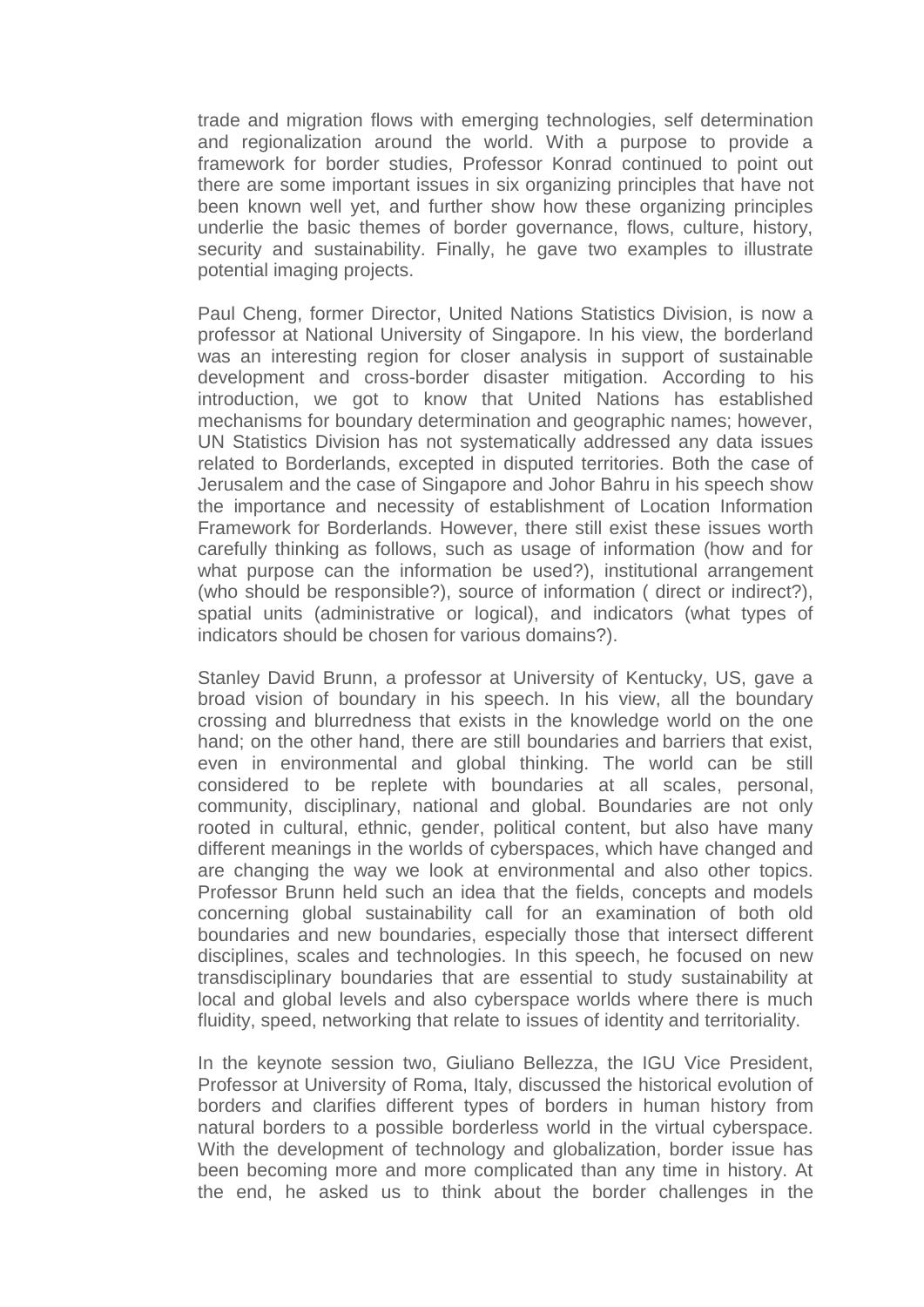borderless cyberspace. With a retrospective review of thoughts about borders, professor Bellezza argues that borders are man-made, which could be the conflict sources among different human groups, but also could be a kind of protection for human beings, such as regulations in the virtual cyberspace. We need find solutions to the border challenges from history and in the human beings per se.

Rana Singh, a professor at Banaras Hindu University, India, presented from a cross-culture perspective to understand global sustainability. He assumed there are many different ways to approach the concept of sustainability, and Asian culture may be able to provide a new one. In Asian culture, the idea of wholeness was understood as holiness, which represented with sacred ecology and visualized through the cosmic frames of sacred landscapes. Understanding, feeling, living with, practicing and passing on these inherent meanings and aesthetics provide peace, solace and deeper feelings to human mind. On this theoretical base, Professor Singh argued human beings should think universally, see globally, behave regionally, and act locally but insightfully. He thought this is an appeal for sharing wisdom for global sustainability in making our cultural landscapes mosaic of happy, peaceful and sustainable places crossing all the borders and transitions.

Ayako Kagawa, Chief Geo Support Unit of UN Cartographic Section, presented the international boundary experiences by the United Nations. UN regards the adequate delimitation and demarcation of international boundaries as a very important element for the maintenance of peace and security in fragile post conflict situations, establishment of friendly relationships and cross-border cooperation between countries. The UN is involved in international boundary issues following the principle of impartiality and neutrality and its role as mediator. The paper, in detail, highlights some of the international boundary projects that the UN Cartographic Section conducted. They provide the technical support for different boundary requirements as each international boundary issue requires specific focus and attention.

Jun Chen, ISPRS President, discussed the importance of the application of geographical technologies to global sustainability. He argues that reliable information and effective analysis tools are requested to support borderlands studies through the integrated utilization of geospatial analysis, web service, and other specific expertise. The paper identifies three major challenges in the borderlands studies from geospatial information science, including integrated data modeling, comprehensive analysis and collaborative information service. In order to address these three challenges, suggestions are made for further studies: classification and representations of borderland information, derivation of neighborhood information, development of synergetic analysis, and design and development of a geo-portal for borderlands studies. Professor Chen also emphasizes the necessity of research collaboration among the social, natural and engineering sciences.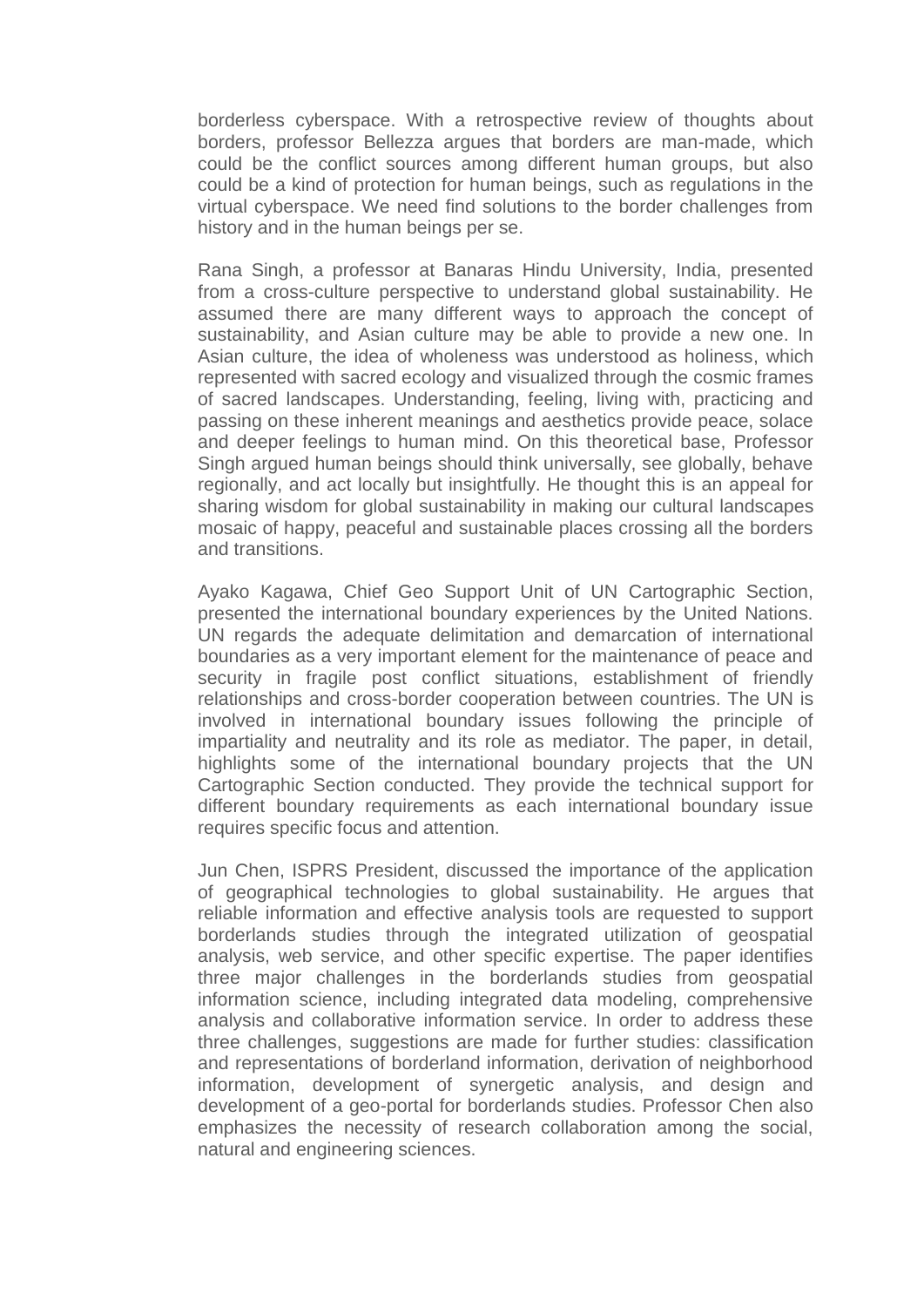The 19 oral presentations in the five sub-topic sessions cover diverse topics by using quantitative and qualitative methods for analysis. One group of studies focuses on methodological and technical issues, and four major themes were summarized. The first theme is about the data sources and collection of borderlands information. Borderlands information is traditionally gained from various historical statistics data sources, such as borderlands' text documents, graphics, statistics and maps. With the rapid development of network and communication technologies, more and more borderlands information can be crawled from web data with georeferenced text information, which plays an important role in Borderlands studies. Dongyang Hou's paper proposed a focused crawling method named KSRs-FC to collect situation information about borderlands. The other two papers provide examples that borderlands information can be extracted from open street maps (Xiaoguang Zhou's paper) and highresolution remote sensing images based on multi-resolution segmentation (Peng Shao's paper) and so on. Ran Li's paper entitled Quality assessment of CGLC30 georeferencing accuracy assisted by ZY-3 high resolution mapping satellite" developed a new set of methods to analyze data with higher accuracy to assess the data with lower accuracy.

The second theme is about the data analysis of Borderlands Information. Most of the existing borderlands information analysis use qualitative descriptive methods. With the big data revolution and statistical data model development, quantitative analysis methods have been applied more and more frequently for the Geopolitics research. For example, the research conducted by Dongyang Hou et al. proposed a key spatial relations-based relevance measurement method for quantitative borderlands situation analysis, which is one of the significant components for risk assessment and emergency response in borderlands regions. The study condected by Hao Hu et al. entitled "using web crawler technology for text analysis of geo-events: a case study of the Huangyan island incident" applied a new method of big-data and new technology of web crawler to depict distribution of reactions to the event on the internet. The paper provides a vivid visual way of expressing information on the internet onto maps, and the paper shows that this method can also provide valuable information for real world decision making.

The third theme is related to visualization of borderlands information. Borderlands information includes graphic and text information, which can be represented by map symbol (point, line, polygon) and map annotation. Steve Pickering discussed the cartography change (e.g. symbol, line, color, etc.) of maps in Europe after the Order established by Treaty of Westphalia (1648), which addresses the issue of visualization of borderlands information from the historical perspective. Xiang Li et al. proposed a tag cloud-based visualization to process large amounts of georeferenced text, using several visual metaphors including tag clouds, for the exploration of information on maps, instead of using just conventional cartographic approaches. Internal and external representations (Paper by Peter Jordan) and cartogram (Paper by Liao Hua & Weihua Dong) are used for borderlands information visualization.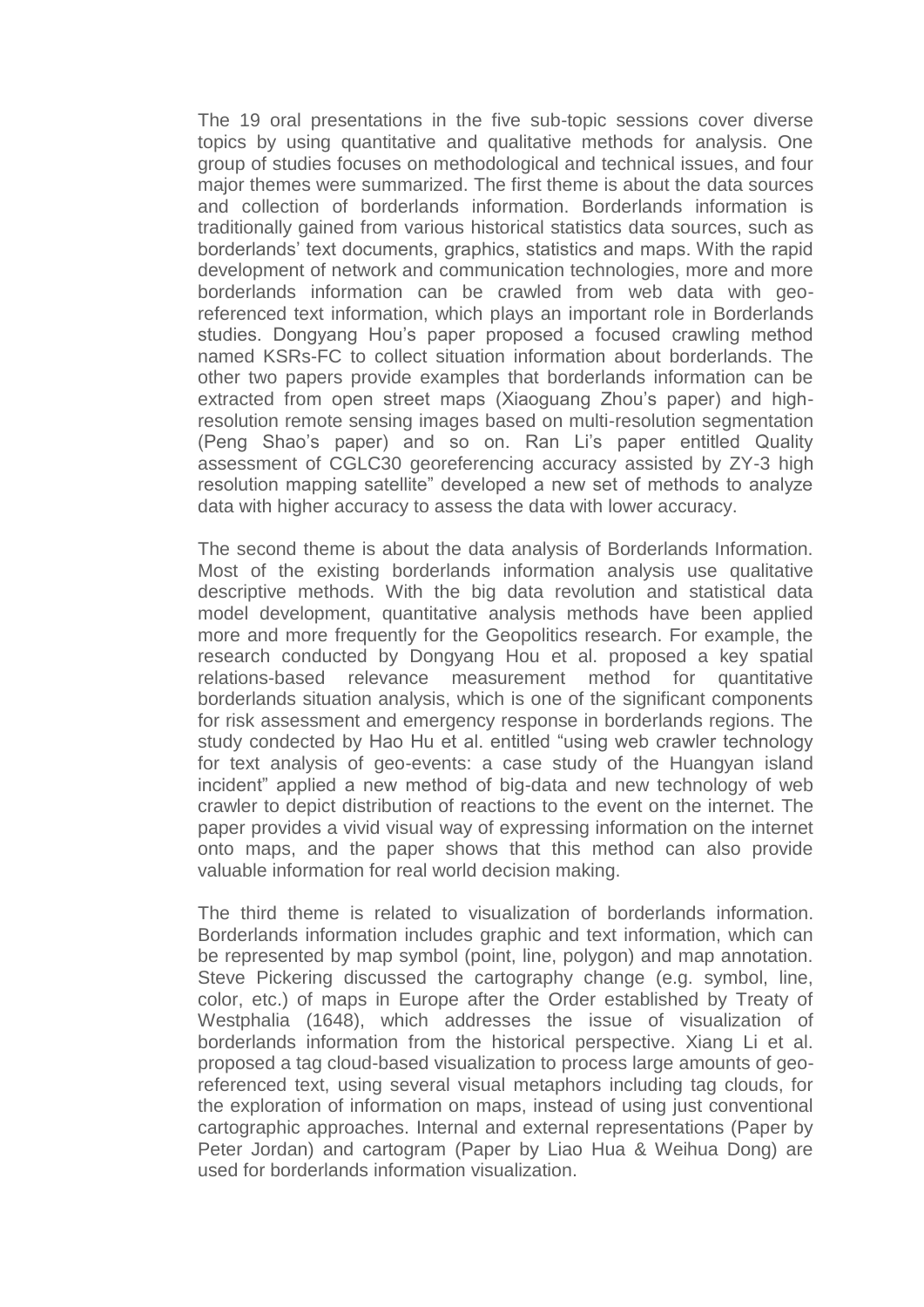The fourth theme is the application of newly developed method on borderlands management. The study by Changqiang Feng uses least-cost path analysis to conduct an automatic match between delimitation line and real terrain. Using this new method, the cost layer can be derived from the old delimitation line through straight-line distance analysis and terrain line network. The new delimitation line will generate from the least-cost path analysis with the condersition of resource allocation, including water, area, raw oil, coal and iron ore. Yibing Cao's report is about a surrounding transaction plotting and management system. It analyzes the common electronic map service platform by taking into account the surrounding affairs plotting aid management system. This research uses Google map serviece based on ASP.NET and C# web development technologies and Ajax technology. Ultimately it provides the efficient real-time online map plotting and sharing tools.

In the session 5, three reporters have emphasized in how to understand models application in the study of borderland. The first lecture presented by lili Wu, its theme is "The construction technology of the boundary environment model based on hexagon". In her research, she explained that the land boundary environment included natural geographical environment, human geographical environment and other aspects. The second presentation is given by Prof. M. Sun and his team; they explained three-dimensional geographic information system (3DGIS) images composited by laser scanner data are another kind of precise data source to replace traditional 3D modeling. In the end, Chen made a return about geographical environment unit division based on the algorithm of natural breaks. They took South Asia as case to analyze the geographical environment index system and the weighted stacking method. The result indicated that natural breaks method were perfectly and high accuracy on the geographical environment unit division. In short, all the lectures have put forward new perspective on model building. Each model could be apply in the different fields. We need to carefully analyze the new trial and approach on the broader study. Three methods are worthy of reference, but it also a new attempt and exploration. We wish more researchers devote themselves to develop new method in the future study.

The other group of the papers focuses on empirical studies on specific topics, such as polar region, Chinese border policy, cooperation between border cities, geo-energy security, and non-traditional security in the South China Sea.

Andrea Colombo's presentation concentrates on the polar region, one special sort of borderlands. This study mainly tells about the environmental and political challenges in the Arctic and Antarctica. In the region, the scientific research stations are the places where the environmental sustainability originates but in the meantime they are also the places where some critical situations have originated, such as oil spill, human daily activities, and tourism. The dispute on borderlands, the rights to explore resources, and the major and new players in the region will cause a huge geopolitical competition. The increasing impacts of human activities within the areas and global warming superimposed with a new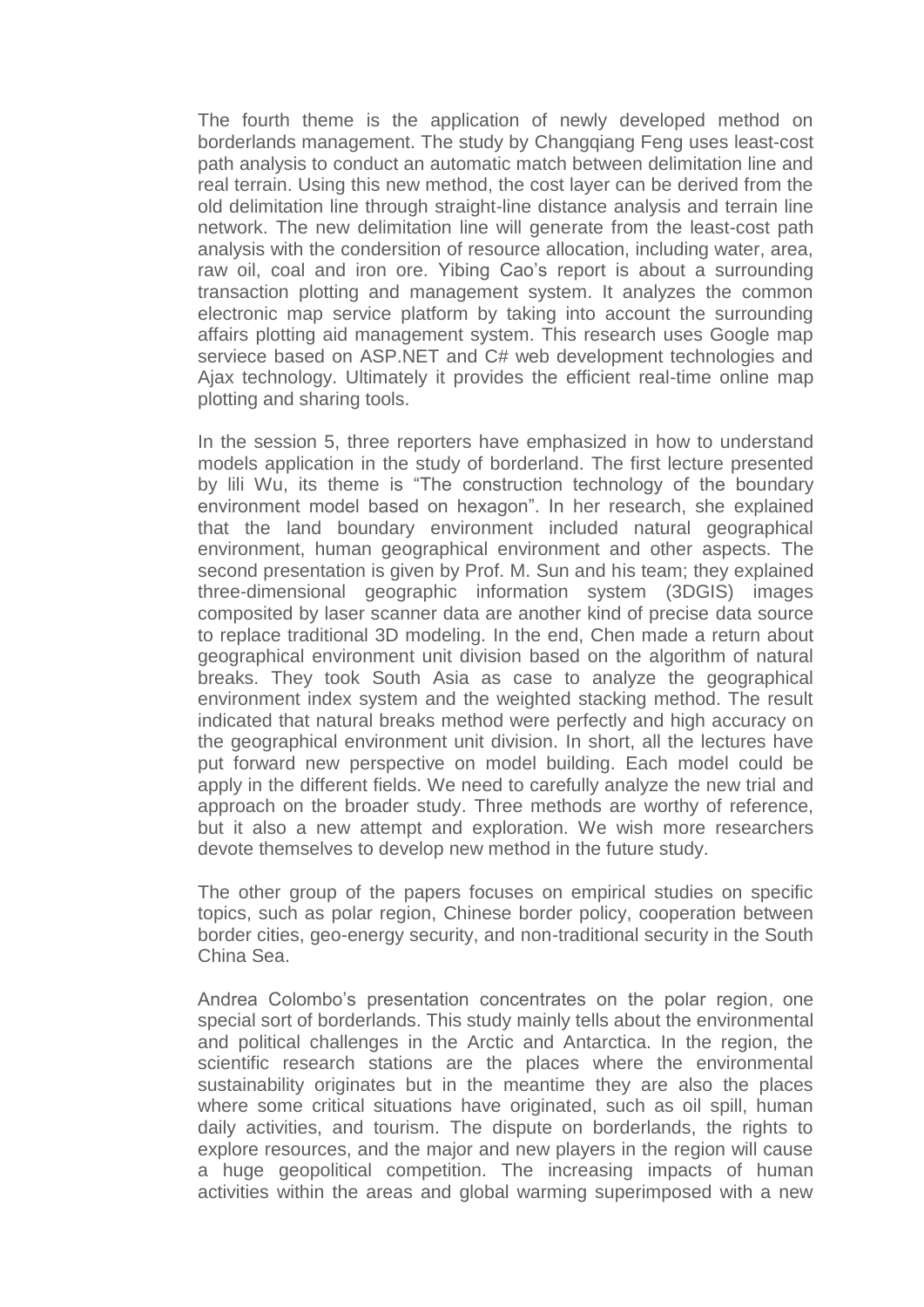frontiers competition between powers implies that polar regions deserve more research attention. The presentation presented by Qianlong Bie makes a review on China's 50-years border policy evolution in Dehong Dai and Jingpo Autonomous Prefecture in Yunnan Province at the borderlands to Burma. China's borderlands policies are evaluated and the relative theories are tested. The authors find changes or instability of global economy and politics have more influences in this cross-border ethnic area. These findings are very important because it shows that the traditional theories may have some limitations to understand the uniqueness and diversity of the Chinese borderlands. Mikhailova studied the cooperation between Blagovershchensk-Heihe in Russian-Chinese border. Interesting facts are revealed that both sides soak to cooperation to build twin cities, but the cooperation was damped by the asynchronous paces in 2005 and 2010 respectively. Fieldwork by the author is helpful for the insight of the different understandings by both sides on the common goals. The paper by Hu and Ge built a geo-energy security evaluation model and evaluate China's geo-oil energy security in Russia's pacific oil pipeline construction from 1995 to 2010. The results show that the geo-oil safety index of China in the Russia's Pacific oil pipeline construction is rising. The proportion stability of China's oil consumption and China-Russian friendly relations eased China's geo-oil energy security. The economic development of China strengths its power in the Northeast Asia's geo-oil competition. Dabova's paper pointed out the non-traditional actors challenge lines of communication, jeopardize access to strategic resources, complicate traditional defence tasks, and harm the environment. In this paper, a united problem-oriented approach is used for understanding the nature of non-traditional threats and making some recommendations for future improvements.

The research findings of these studies from past to present, from inside China to globe view, from competition to cooperation, makes them more valuable to understanding cross-border challenges. These papers perfectly emphasize two important issues of borderlands and sustainability studies: interdisciplinary and practice-oriented. A group of papers, from history, culture, and technology respectively, study the borderlands and sustainability. Borders and borderlands are man-made, then in order to understand borderland, we need to know relevant history and culture with appropriate and advanced technology. The other set of papers reflect that borderland study is highly policy and practice oriented. The challenges and solutions on borderlands derive from practice. The studies from history, culture and technology aim to solve the boundary issues in the real world. To advance borderland study in the future, we need multidisciplinary efforts by attracting people from varied majors including geography, international relation, law, environment science, economics and so on. Also ,we need to apply new technologies in GIS, Remote Sense and other necessary tools in the research. This workshop indicates the importance of multidisciplinary efforts. We hope it will shed light on future research on borderlands modelling and understanding.